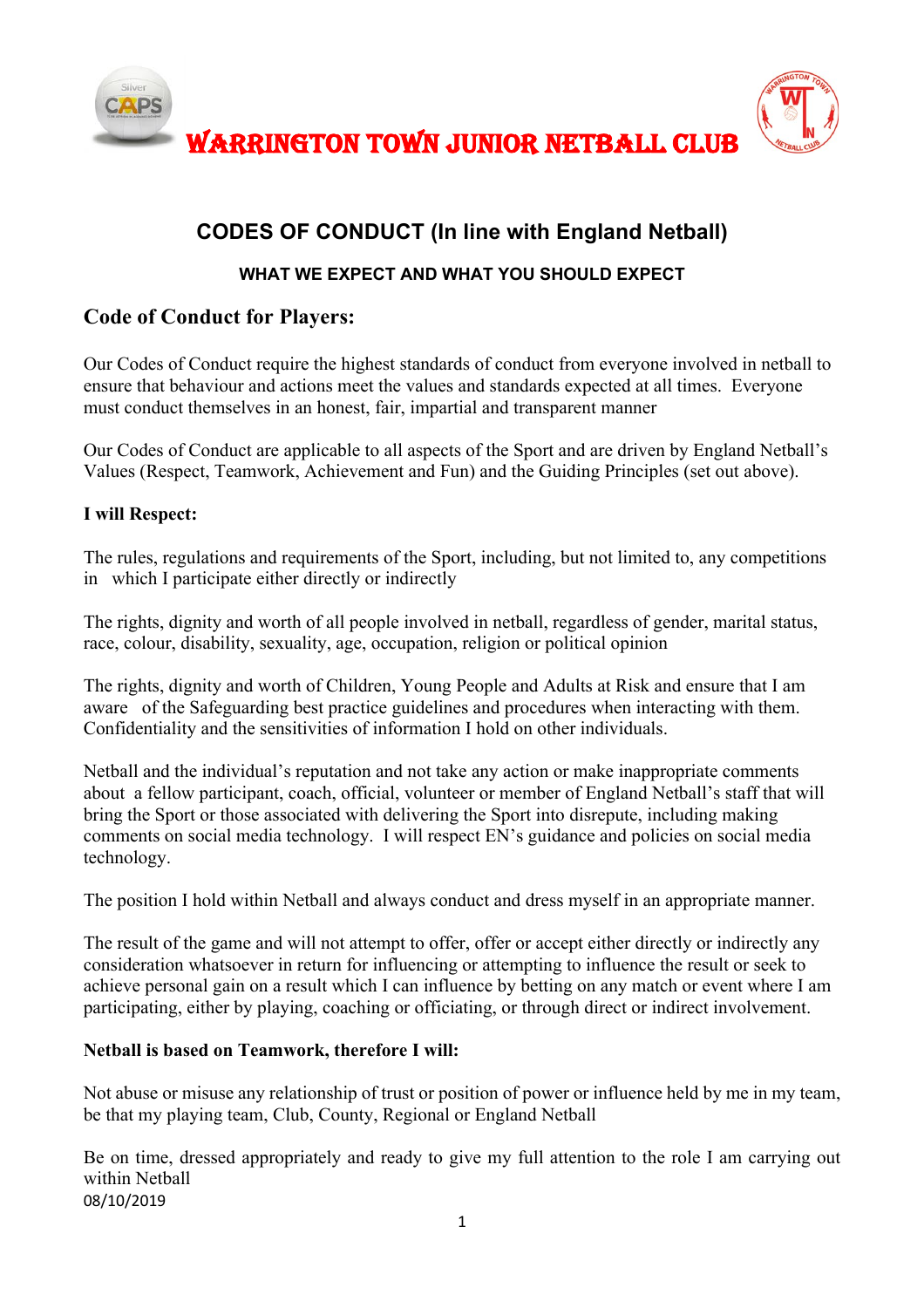

## **Code of Conduct for Players - continued**

Recognise individuals bring different qualities and attributes but "together we will excel".

Welcome new members, volunteers, and connected participation and cooperate with Members, Connected Participants, colleagues, coaches, officials and administrators already in the Sport.

Recognise individuals participate in Netball to achieve and have fun, therefore I will:

Recognise the achievements of others and applaud their successes

Endeavor to ensure that all involved in the Sport optimise their potential by promoting the positive aspects of the sport and never condoning the use of inappropriate or abusive language, inappropriate relationships, bullying, harassment, discrimination or physical violence.

Not impinge on others enjoyment of the Sport or my performance by consuming alcoholic drinks or smoke immediately prior to or while participating in the sport, or while safeguarding children, young people or vulnerable adults

Ensure that everyone has the opportunity to participant in a fair, honest environment by rejecting cheating, abiding by the Anti-Doping policies and not taking illegal substances immediately prior to or while participating in the Sport.

Display modesty in victory and graciousness in defeat; be sporting – whether I win or lose; always acknowledge the other team and the umpires at the end of the game with a handshake or three cheers.

Never argue with an official or participant during a game and listen to and cooperate with officials' decisions

Control my temper; I understand that verbal, emotional and physical abuse of officials, coaches, spectators or participants, or deliberately distracting or provoking a participant, coach or official is not acceptable or permitted behaviour in netball

Enjoy the game and ensure other can also enjoy it.

I will endeavour to abide by this code of conduct and promote it to others. I understand that if I fail to follow the code, the England Netball, the Regional Association or the County Association may take action against me under the Disciplinary Regulations which may result in Sanctions including fines and suspension.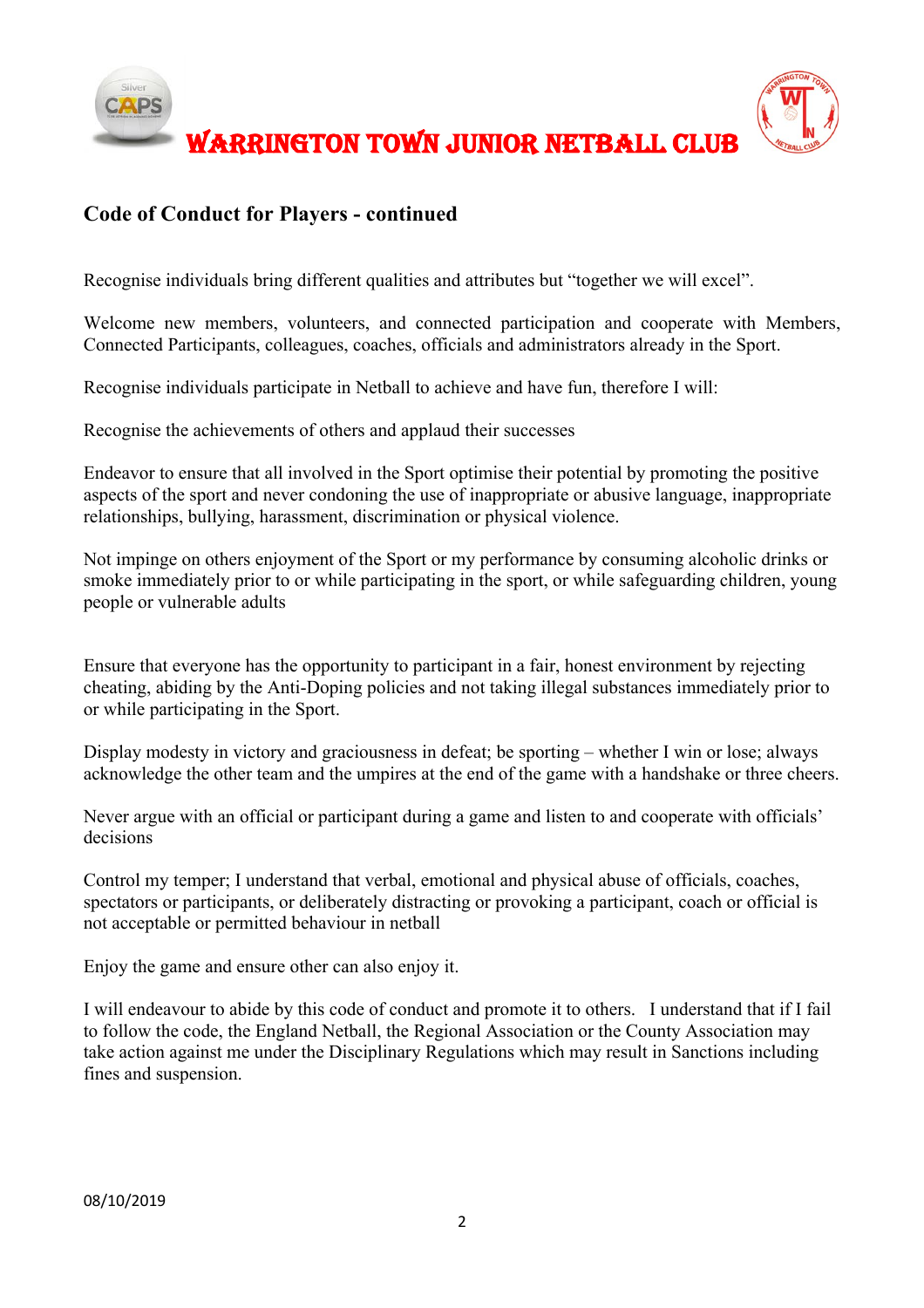

# **Code of Conduct for Parents/Carers**

The enjoyment and safety of your child when involved in a netball activity is of paramount importance to England Netball. Every child will be encouraged and asked to ensure that their behaviour and actions meet the values and standards expected of them at all times. As parents, you are asked to support our Codes of Conduct and embrace the spirit of our game.

## **As a parent/carer, I will:**

Encourage my child to play within the rules and respect officials' and coaches' decisions Support my child's efforts and performance, give positive comments that motivate and encourage continued effort and learning

Understand that competition is about winning and losing, so results are always accepted without undue disappointment

Be a positive role model to my child by helping them work towards skill improvement and good sportsmanship

Remember that children learn best by example; I will applaud good play by both my child's team and their opponents

Thank the coaches, officials and other volunteers who give their time for my child and not interfere with their decisions

Help when asked by a coach or official

Respect the rights, dignity and worth of all people involved in the game, regardless of gender, marital status, race, colour, disability, sexuality, age, occupation, religion or political opinion

Read the rules of the sport to understand better what I am watching and discussing with my child

Promote this code of conduct to other parents, carers and supporters

Be aware of my child's club safeguarding policy and ensure that any concerns are reported to the club's safeguarding officer or England Netball's Lead Safeguarding Officer.

## **As a parent/carer, I will not:**

Pressure my child in any way; I know that this is their sport not mine

Use inappropriate language, harass athletes, coaches, officials or other spectators

Criticise or ridicule my child for making a mistake or losing after the game

08/10/2019 Force my child if they are unwilling to participate in the sport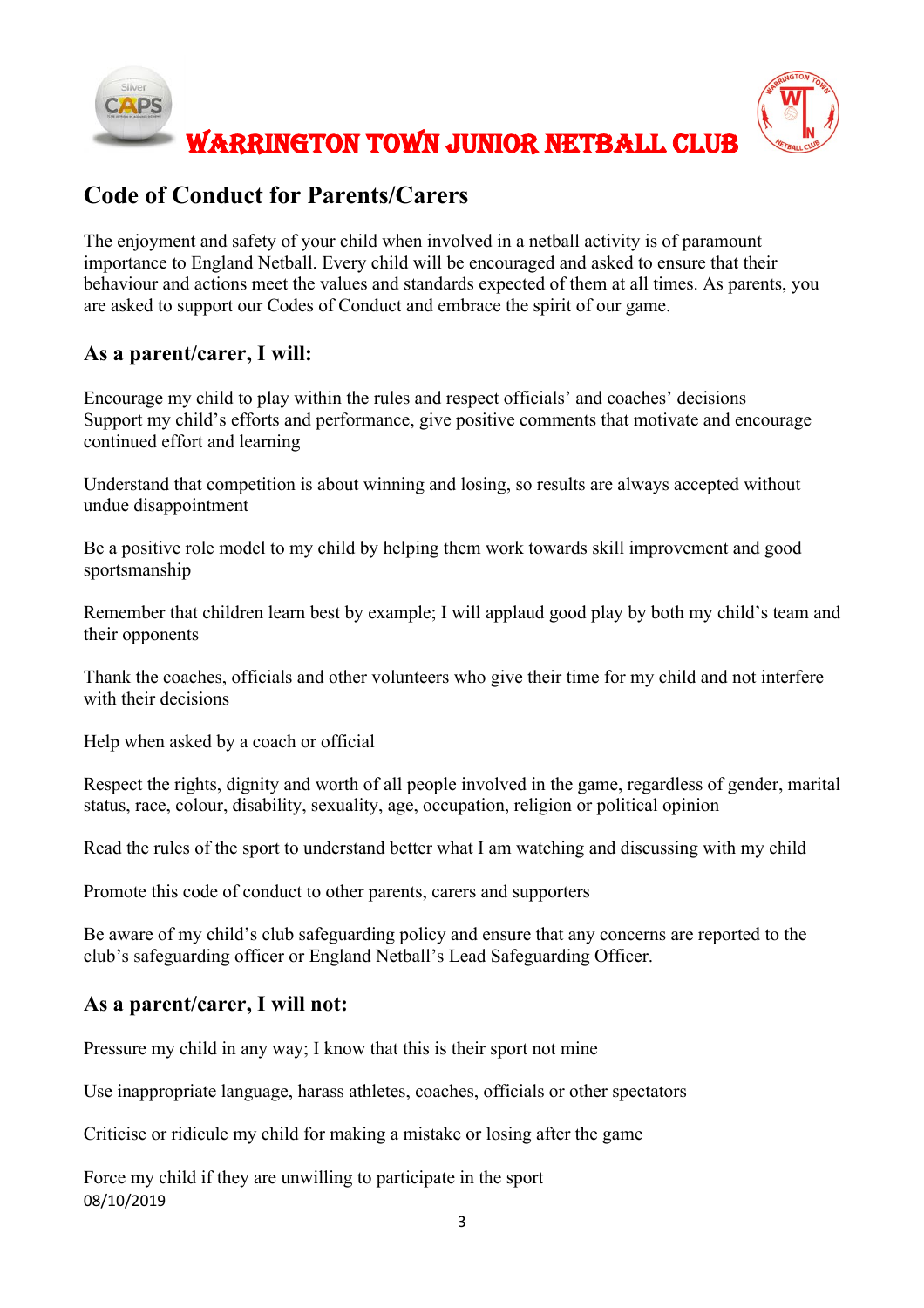

Arrive at a netball activity under the influence of alcohol or drugs

Use Social Media technology to bring the game into disrepute or make an inappropriate comment about an athlete, coach, official, volunteer or member of England Netball staff

Consume illegal substances either immediately prior to or while being at a netball activity where my child is participating in the sport

Consume alcoholic drinks or smoke either immediately prior to or while being at a netball activity where my child is participating.